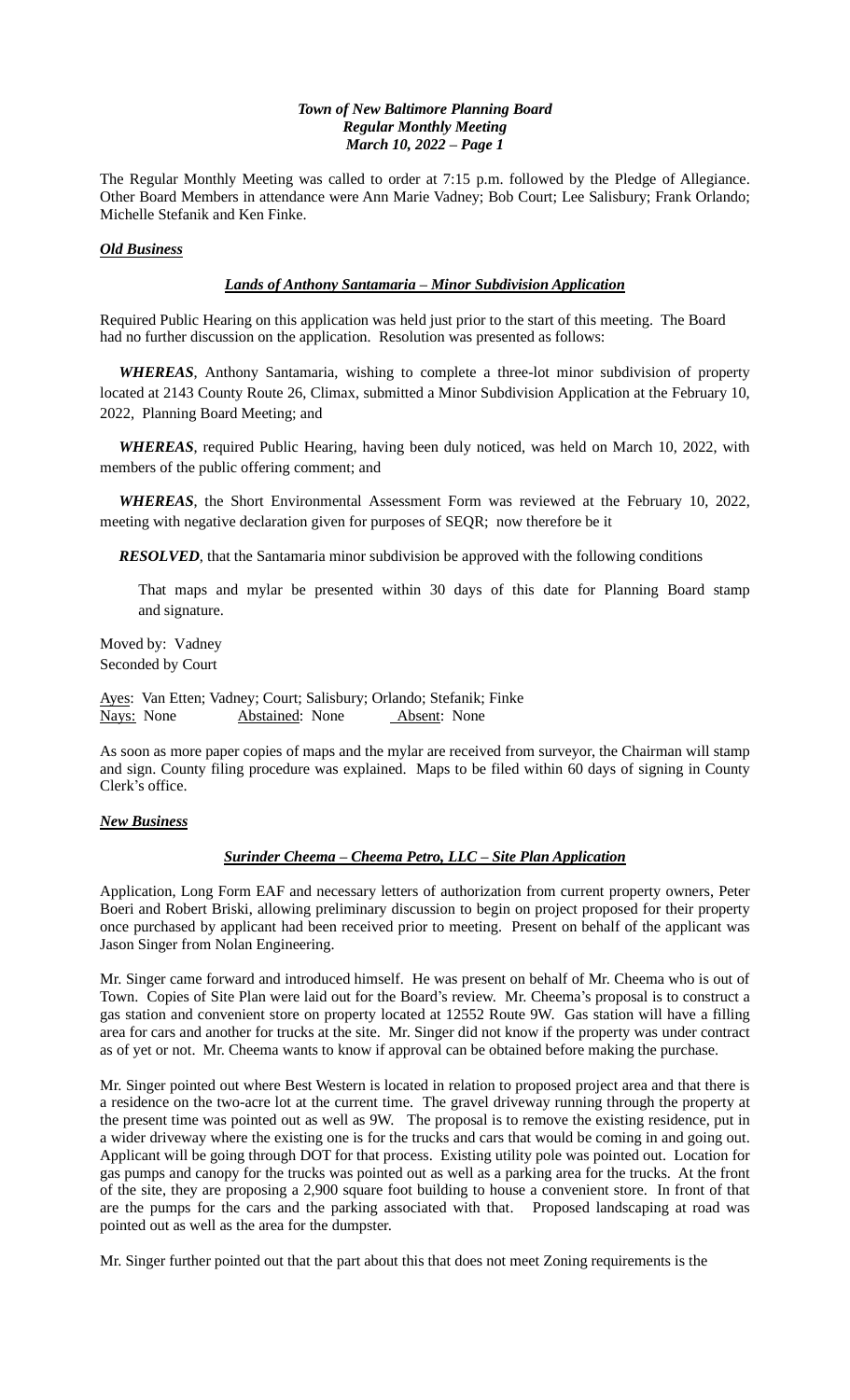maximum lot coverage, the allowable 30%. This is not that project. If it was just the convenient store and there were no trucks involved in here, then I think we would be fine. To do all this and get the truck turning and all that, we are proposing to take up 70% or so. There is just the one small building, the rest is asphalt as pointed out for the cars, trucks, parking.

Mr. Singer continued we are also asking for this 50-foot side lot set back which we are proposing to maintain for the building but we are asking for a little more room for the truck turning for the parking, for the asphalt. We are asking for a five-foot setback for the asphalt. These are the two main things we are missing, the five-foot setback as well as the maximum lot coverage. We are way over what is allowed in this Commercial District.

Mr. Singer pointed out this is preliminary, our first time coming here. We are starting to show light poles but we are not too much into all of that yet, not until we had a talk with this general site plan.

Ms. Stefanik pointed out it was an ambitious project and questioned if a traffic study had been done. Mr. Singer advised that they had not done a traffic study impact. Queston was raised whether it would be possible to join the driveway with that of the hotel, make it a road, instead of having two driveways with constantly in and out on to a road where people are going to be turning left. Mr. Singer responded I don't know; I think that would be fine from the owner's point of view, the sharing would be an option. Ms. Stefanik continued that that is something you probably should talk to the hotel owners about. The property line is really close. Mr. Singer pointed out there is the ease of the trucks coming in. It was noted that trucks coming in using that road, would be turning and then turning again. It might work, it hasn't been discussed much. We were avoiding it, with the idea that that would not be do-able.

Mr. Court commented that he wanted to talk to the Board about the lot coverage, we always took the lot coverage as the impervious surfaces. That is not the definition that we have in our book. He pointed out here [Dimensional Regulations in Code Book] it says here "*Maximum % Lot Coverages*". You then go back here [in definitions]:

*Lot Coverage* - *The percentage of the lot area covered by the combined area of all buildings and structures.*

Mr. Court then questioned are you considering a parking lot to be a structure? Mr. Court then pointed out in the past for the dentist when he wanted to pave the gravel lot, we held him to the percentage. He did not know if that was right. Mr. Orlando commented that he always thought it was impervious surface. Mr. Court continued there is a definition for "impervious surface" in there [the Code Book] too.

## *[Impervious Surface Coverage – The percentage of the lot covered by buildings, parking areas, walkways or other surfaces covered with a paved surface or a surface that is impervious to water.]*

Mr. Van Etten commented speaking of impervious surfaces, something that just jumps right out at me and questioned where is the stormwater run-off going to go? Further noted there is drainage but questioned where is it going to? Mr. Singer pointed out that was the idea, that we would hold it. We would put in drywells; and then added, we haven't studied this yet. I don't know if it is going out on the road; I don't know if there is a storm line running down the road or not. It was pointed out that you would need pretty big dry wells to handle the rain down here. Mr. Van Etten pointed out you are working in an area where you can dig it out and make brick out of it. That tells you the kind of soil structure here. It was also noted with the hill across the road, you have a lot of water coming down.

Mr. Court pointed out in SEQR, you did not address water source. It was noted that there is not public water there. Ms. Vadney pointed out that it was noted that there is a well shown on the Site Plan and also noted that it is being closed off. Mr. Court continued there is also a septic, it mentions about the septic. You are going to use the existing tank not even knowing what it is? It was questioned where is the leach field, where is it going to go? Mr. Van Etten commented you will need a private septic because there is no possibility of hooking into anything. Further noted there is not anything public out along the road [referring to 9W.] Mr. Singer said they had been told that the water was coming from the Best Western. He assumed it was coming from a well. There is also a well on this property. He didn't know if it was going to be used. He then commented that he didn't think that the water usage was going to change a whole lot. Ms. Vadney questioned this house gets water from the Best Western? Mr. Singer responded that that was what they had been told. She pointed out right here with the house, the existing dwelling, it says existing well. Mr. Singer continued that is as much as we know about this. He again mentioned that however, water is coming in there, he did not think the water usage would change that much. This is a convenient store with two bathrooms and a little kitchen.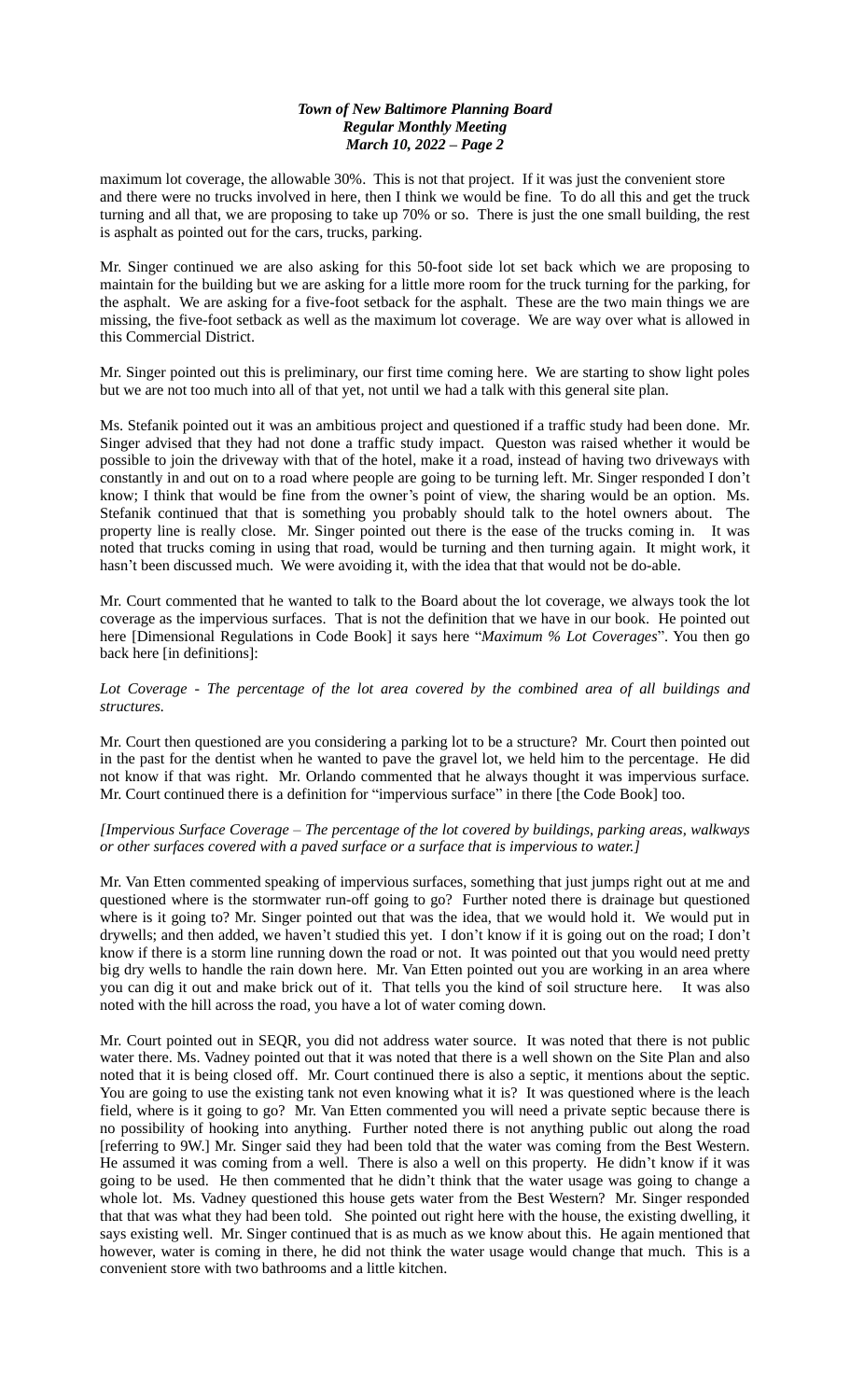Mr. Van Etten pointed out you still have to put in a new septic system. As far as most kinds of septics are concerned, they are put in a 20 by 20 area, with the ground conditions that we have here. [Several conversations took place at once.] Mr. Singer continued before we get into this real deep and do this, this big area of asphalt, and then we will move on to the other steps.

It was noted that no septic was shown on the Site Plan. Mr. Singer advised that the owner had since said there was septic, so there is septic somewhere, right? Mr. Van Etten advised he has looked at the house for the current owner; that it is either back behind it or along side of it. That would be in the middle of your parking lot. That is not going to work obviously. Mr. Van Etten continued, and I still wonder about your water situation. I am sure there would be well water there if you drilled a well; but where the well is, again in the middle of your parking lot. Ms. Vadney questioned if there was a reason why they could not use the well that would be in the parking lot? [Conversation took place that was not understood.]

Discussion was held regarding the property surrounding this lot. At one time, it was all one parcel and then subdivided a number of times. At one point in time, it was owned by Torchy Martin. William Brandt later built the motel. The current owners of this property, purchased it from William Brandt in 2010.

Question was asked if this developer has many of these. Mr. Singer responded that his name is Surinder Cheema and he has about 25 of these. He is down in the Ellenville area and he is in Burnt Hills, Ballston Spa, Saratoga. He is working on one in Watervliet. [Several people were speaking at the same time, so rest of locations given not understood.] He is upgrading some of the ones he has. Question was raised regarding gasoline brands. [Mr. Singer response not understood.] Mr. Finke advised he was familiar with the Ellenville location, and it looks like the one in the plan submitted. Question was again raised as to square footage and Mr. Singer responded 2,900 square feet, like 70 by 40.

Mr. Orlando pointed out you were saying that the two bathrooms would be comparable with that of a house but you are going to have hundreds of people that would be passing through there each day. I don't think it will be comparable to a house; there is no way. Mr. Singer responded that they had not really analyzed that but that he saw what they were saying.

Mr. Finke pointed out the Board cannot approve anything; more detail is needed. Stormwater, septic and public water; they are the three big ones. He then added that he had just noticed that there are only two 1,000 gallon tanks. Mr. Singer responded that he personally did not know that much about that end of the business. [Some of Mr. Singer's comment not understood.] There would be diesel, there would be regular. He really didn't know too much more about it.

Ms. Vadney responded that she thought they needed to know that too. Mr. Finke continued that he felt all that should be shown on the plans, figure it all out, before we can even make a judgement or have our engineer look at it to see if this thing is acceptable or not.

Mr. Singer questioned what about the idea of using all the asphalt, the impervious versus the lot area? Mr. Finke responded that he thought that was going to depend on the stormwater management plan, whether you are going to put a retention pond in or not. That land where the house is, is not what the land south of it is that is all built. I think a lot of it is clay there.

[Conversation took place that could not be understood.]

Mr. Van Etten pointed out that the project approved for the adjacent property has stalled out. All of that had fire retention ponds on it. It had an expensive stormwater system on it. Mr. Van Etten further pointed out but if you have retention ponds, they have to spill out somewhere. Mr. Finke responded correct, but there is no room for retention ponds. Ms. Vadney questioned where would you put one? Mr. Singer commented the back area. Mr. Finke pointed out you would have to put it in the front area, spill into the ditch. It would eventually run north.

As far as the truck parking in the back of the lot, you need more green space. Mr. Singer responded yes, if that wasn't there, it would be a lot easier in terms of all the stormwater and managing it. Mr. Finke questioned if it was an overnight parking kind of deal? Mr. Singer responded that he would have to double check that, but he didn't think overnight parking there was intended.

Mr. Finke pointed out that he didn't know of any other place in area other than the truck stop that has semi's going into it and filling up. Semi's aren't pulling into Stewarts are they? [Conversation not understood.]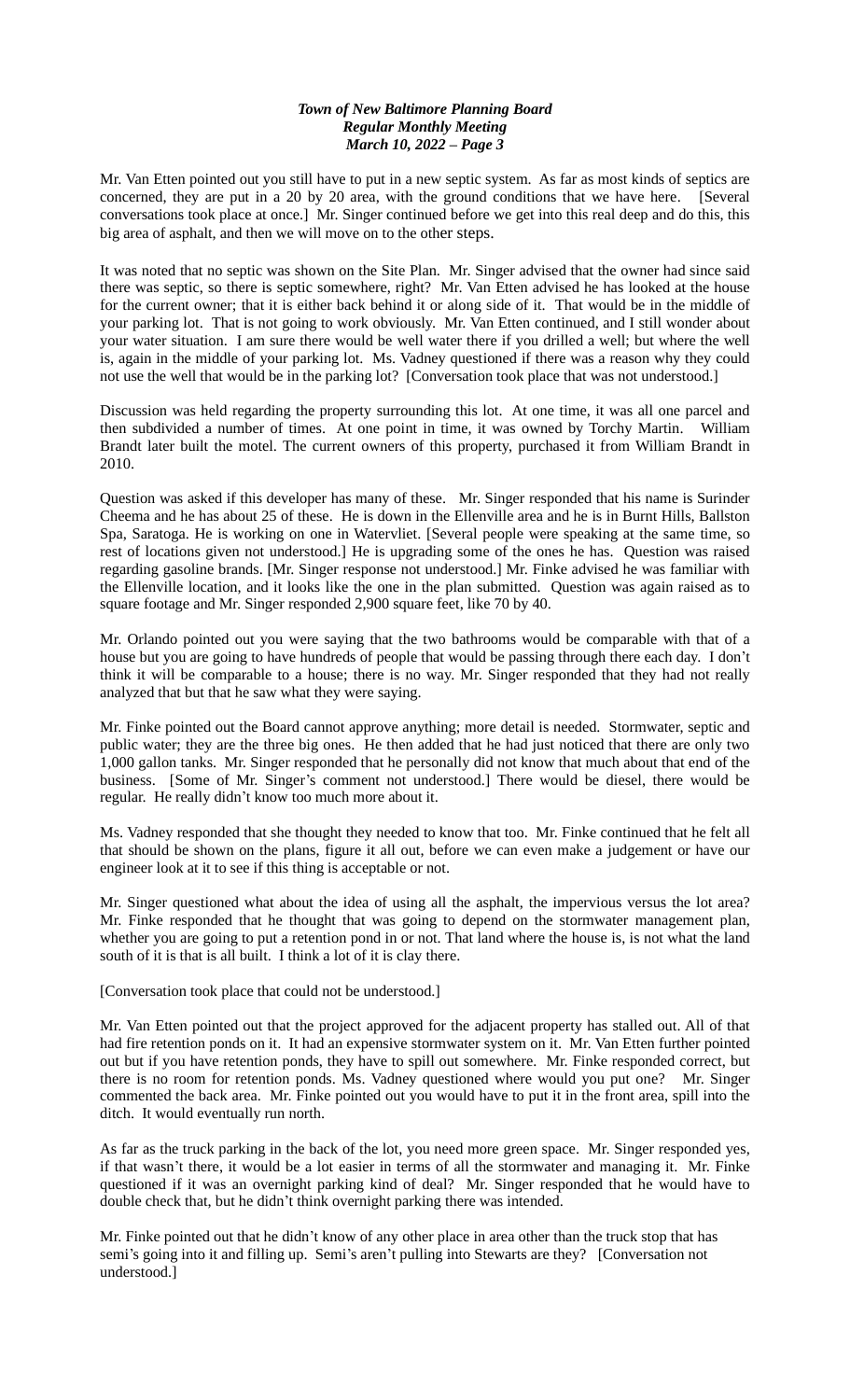Mr. Finke responded he was not commenting on; she made a very good point. You have to really do a study to get the business. Mr. Singer responded that he was sure that he had. If he were here, he probably would respond to that a little bit more. It was noted that the Thruway rest area is closed but gas is still being sold there. Mr. Finke continued he might be able to do without that to make this work. [Mr. Singer's comments not understood.]

Mr. Van Etten recapped you have a few major points. There is the water source, the septic, the stormwater; they are all big considerations. You are on a tight site. I think you need to address these before you move forward. Ms. Vadney pointed out they will have to go to the ZBA on the coverage. Mr. Van Etten responded they definitely would have to go to the ZBA for a Variance on that; but still at this point. Ms. Vadney continued I don't think we could send them to the ZBA without the additional information.

Mr. Salisbury questioned if they had any thoughts on how to resolve the neighbor's equipment on the site, like the electrical? Mr. Singer responded he was not following that. Mr. Salisbury continued according to your map, "Electrical breaker panel encroaches on subject property." Mr. Singer responded that he didn't know how that was being used. That would be related to the truck parking at the Best Western. Mr. Salisbury further pointed out to him which also comes over onto the property, the existing parking area; that might be a problem. Mr. Van Etten commented that he figured that was some plug-ins for RV's. It was further noted that the Best Western's sign also encroaches onto the property per the survey.

[Mr. Singer's comment not understood.] He really didn't know. The parking for the motel is over there. We will find out more about that too. I guess the first thing we would need to do would be a PERK test. [Rest of his comment not understood.] Ms. Vadney pointed out if you don't know where your water is coming from and your sewage is going, that is a little bit of a problem. Mr. Singer responded we think we know. Mr. Van Etten again commented being somewhat familiar with the house, it would be right in the middle of your parking lot. I mean in that end. You have this leach field; it has to be there. Access to the parking lot, for cleaning, the leach field is below asphalt. [Several conversations took place at once. Comments could not be understood.]

Mr. Finke questioned if he had anything else for the Board. Mr. Singer responded that he thought he knew what they had to look at. Comment was made maybe they need to buy some of the neighbor's land. Ms. Vadney pointed out first you have to determine if you can put it on that site. You have to figure out what the bottom line is. Do you have water, wells, drain off?

Mr. Finke pointed out I think if you came here and said we are going to take 70% of this but here is the stormwater management program, here is where the sewer is going to go, here is where this is going to go, with it all figured out and all engineered, then we would really take a hard look at it. Mr. Singer commented that will be the next thing. This is coming out of the size needed for the trucks, from that point of view. Mr. Singer had concluded his discussion with the Board at this point and took his leave.

Mr. Court again wished to re-visit the issue of lot coverage. We are supposed to follow the book. Right now, I think something needs to be addressed. It says Max. Lot Coverage, definition of Max lot coverage. If it said impervious surface coverage covers the buildings. Percentage of lot coverage, like buildings, parking lots, sidewalks and other surfaces covered with paved surfaces or surface that is impervious to water. If that was spelled out here, then yes, we are going to send them to the ZBA because he exceeds 70%; but right now, he is only going to do 11% according to this. So, whom and how does this get fixed or what is it supposed to be? Mr. Van Etten responded I don't know, that was done by the professionals.

Mr. Court continued I think a gas station would be a great thing down there, a little competition. There is only one place that a big truck can get diesel and that is Fox Run. Mr. Van Etten continued but I mean not having any idea of what we are doing for the public, are we doing public water. It was noted they don't have the space with all that they are trying to cram in there. It was more or less a boiler plate plan; they were testing the waters.

# *U.S. Route 9W, LLC - Site Plan Application*

Authorized representative from Hershberg and Hershberg Engineering had asked to be on agenda for this meeting but no one was present. Since the Board Members had copy of the proposed Site Plan, and the project would be before the Board on another evening, Mr. Van Etten suggested that they spend a few minutes discussing the plan, get everyone's thoughts on it and a direction.

It was first noted that there will be quite a lot of disturbance in a large area there and it was decided right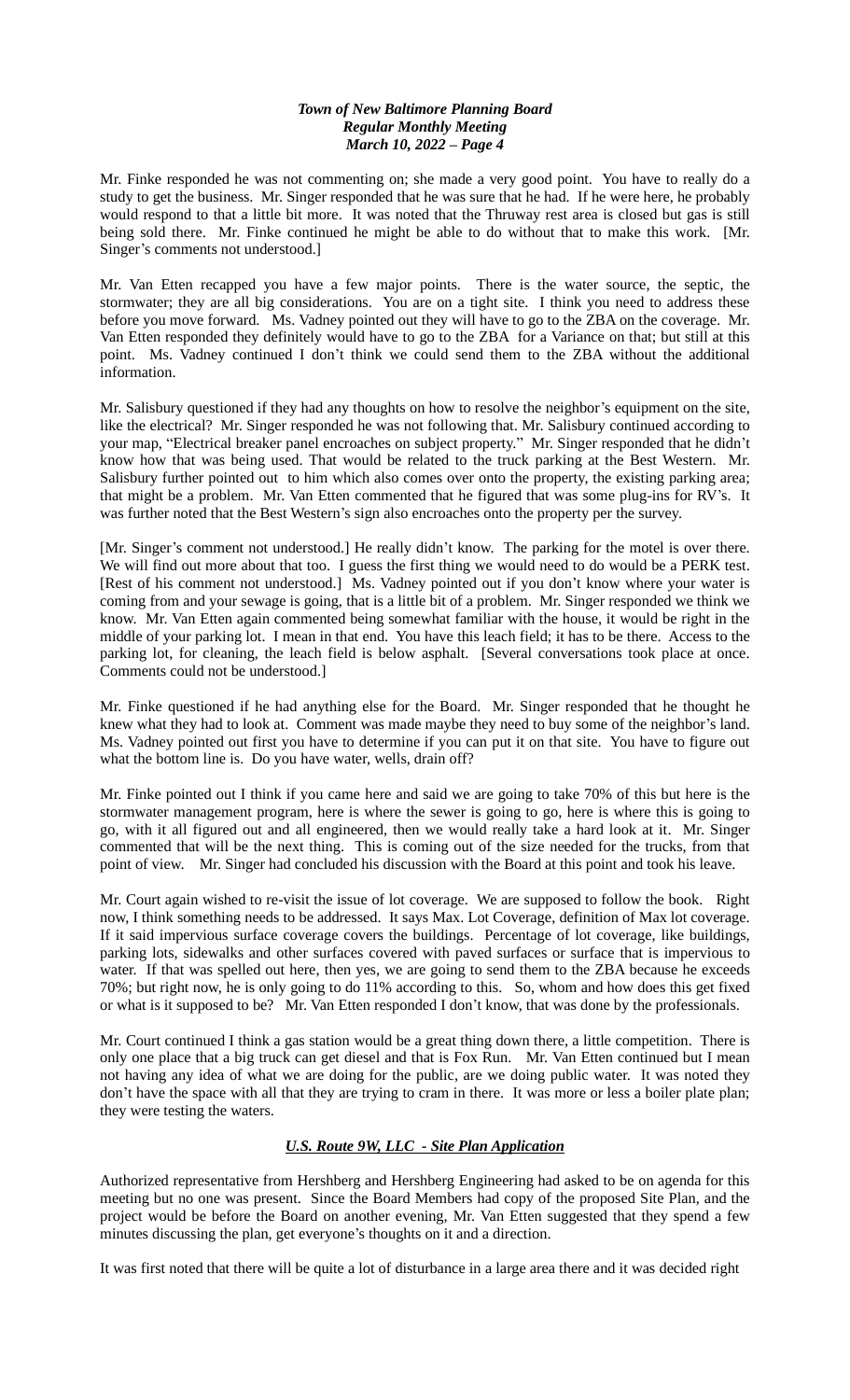at this point that the Planning Board should have an engineer on Board to assist in the review. There will be five or six retention ponds and it talks about a lot of run-off, four bio- retention ponds. Question was raised as to square footage on these lots? It was believed there is 25 acres. Impervious area 23%. It was believed they were going by the buildings. If there is 25 acres, the buildings would not add up to 23%. Project will only cover 5.9 acres.

Mr. Van Etten commented one thing that really stood out to him was that the one building closest to 9W really is not that far off but they are showing finished elevation several feet above 9W. You see that if you look at the contours for 9W. It was questioned are they taking the stuff from the ponds and building that up? The existing ground is considerably lower. 15 feet right across, leveling it right out, that is massive. Mr. Van Etten continued putting that big building that close to 9W and being that high, it is kind of like, wow, that is really in your face. I don't see the reasoning for doing that at all. It was then questioned is it because they want to put that railroad siding in? [Several spoke at the same time.]

It was noted it is about 50 feet off the edge of the road. The fact is that they are sticking it, if you look at the contours for 9W in that area, they are sticking it up seven or eight feet above 9W. Mr. Van Etten again pointed out he just did not see the reasoning for it. Question was raised is it so they can get a swale to go into that pond, to get everything to go towards that pond? Mr. Van Etten continued I am just not following why they are doing this. Right there, the first building they are bringing it up 15 feet. Then noted unless the grades are off. Mr. Van Etten continued I am wondering why the need to stick that right up there as high as it is. To me, it certainly would blend in a little better if it fit more with the contours.

Discussion continued on the existing grades and new/proposed grades. It was noted this is all contoured because this slopes down. Existing grades here are 162, 164 and that is 178. Just north of there where the entrance is 184, 186 entrance. The southern building, closest to 9W, they have a finished elevation of 186 and 9W there is about 178. Ms. Stefanik commented he said when he came in that they wanted to level that whole thing right off. It was then noted they are going to move a lot of dirt. Mr. Van Etten again commented he was just trying to figure why they needed it so high. Ms. Stefanik continued they said it was for the trucks, to have it easier for them to get in and out on to 9W. Mr. Van Etten pointed out where that building sets, there is a couple hundred feet of roadway between 9W and the building.

It was noted there is already guard rail along 9W there anyway. Mr. Van Etten continued my thought is just when they put it up there [Several words not understood.] more in your face. It was noted we don't know how high the buildings are. Further noted if it is going to be warehousing, they are going to have a lot of head room. They are going to be 20 to 25 anyway.

It was noted in Commercial/Industrial, 50-foot setback in the front, now is that not the 9W but 9W's rightof-way? It was noted it says the dimensions of the largest proposed structure 32+/- high, 100+/- width and 200 +/- length. It was noted 32 at the peak; the sidewalls are probably roughly 20. You set that up 4 or 5 feet above the road and then you put that 20 feet, it just seems a little overwhelming. It was noted that there must be some reasoning for it because it has to be expensive to fill that into that elevation.

It was noted it had been mentioned that it would be rotating storage in and out, in and out. It was mentioned that is why major companies are looking to locate, have pilots all over the place. Concern was expressed for the view the people across Flatbush Road would have, they would be looking at a wall. You have thirty-two feet high; and then putting it on a pedestal and it is way over where it should be. It was realized they have to have docks which are four feet, they have to drop down. They have plenty of room to spill off. They have retention ponds there.

It was further noted there is no visual impact study. Mr. Van Etten again pointed out that is exactly what my point is, the visual impact. It was stressed well then they need to provide one. We will want to see what it is going to look like when driving down the road. It was noted there are the residents on Kreitmeier Road too and then noted it is a bit far from them. It is more the people on the other side of 9W, Taylor Monument and the houses in back of them.

It was then pointed out but at same time realized they are in a Commercial zone. However, there is no need to throw it in the residents' faces. They don't need to be looking at another big truck outfit and trucks all day, but rather a nice building. Ms. Vadney pointed out they have to present us with a building that is acceptable in appearance from the road; and if it is not, proper landscaping will be needed. It was noted that from what was presented, it looks like they are trying hard, putting a lot of time into it so far.